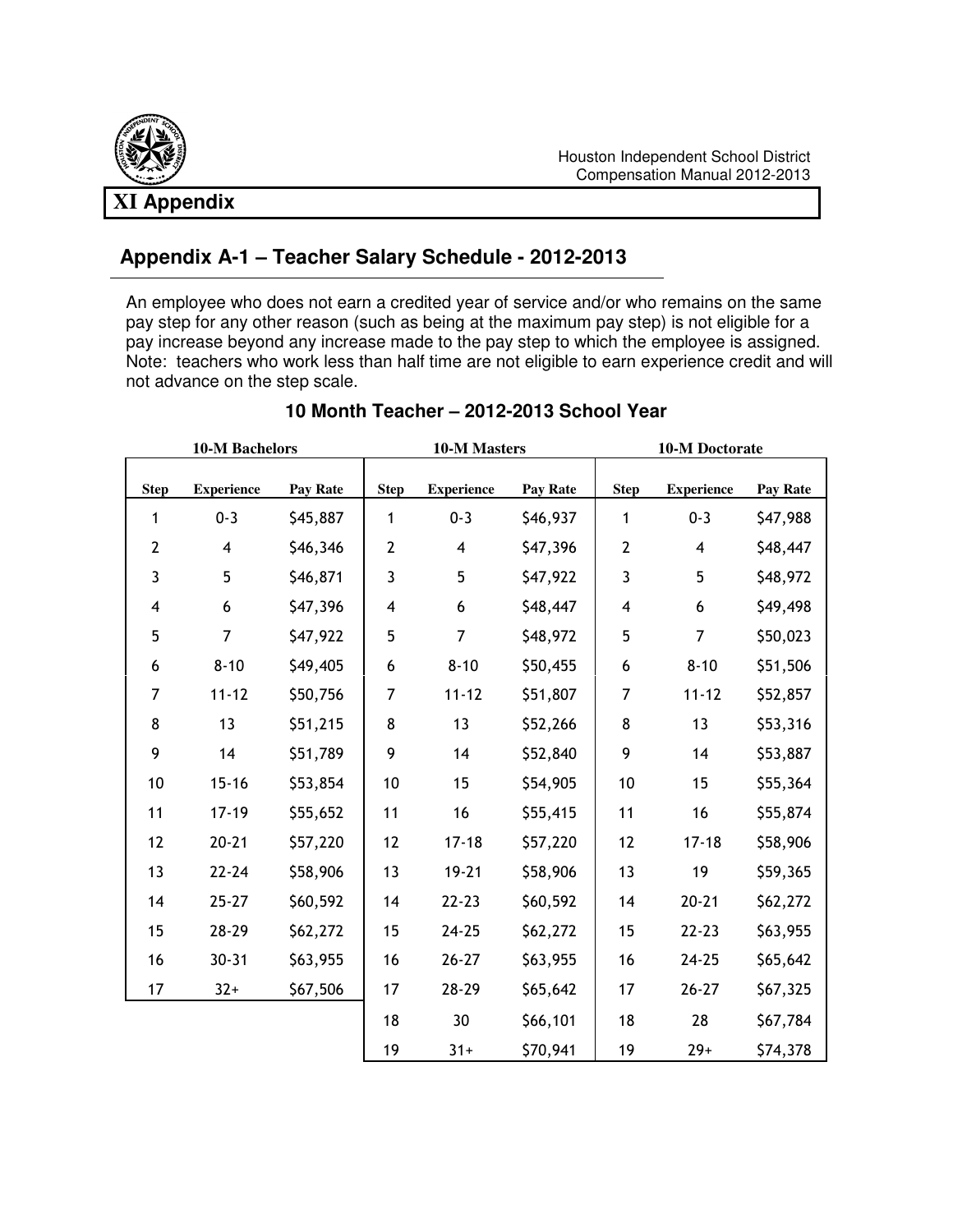# **Appendix A-2 – Teacher Salary Schedule - 2012-2013**

An employee who does not earn a credited year of service and/or who remains on the same pay step for any other reason (such as being at the maximum pay step) is not eligible for a pay increase beyond any increase made to the pay step to which the employee is assigned. Note: teachers who work less than half time are not eligible to earn experience credit and will not advance on the step scale.

| 10.5-M Bachelors        |                         |          | 10.5-M Masters          |                   |          | 10.5-M Doctorate        |                   |          |
|-------------------------|-------------------------|----------|-------------------------|-------------------|----------|-------------------------|-------------------|----------|
| <b>Step</b>             | <b>Experience</b>       | Pay Rate | <b>Step</b>             | <b>Experience</b> | Pay Rate | <b>Step</b>             | <b>Experience</b> | Pay Rate |
| 1                       | $0 - 3$                 | \$48,181 | 1                       | $0 - 3$           | \$49,284 | 1                       | $0 - 3$           | \$50,387 |
| $\mathbf 2$             | $\overline{\mathbf{4}}$ | \$48,663 | $\mathbf{2}$            | 4                 | \$49,766 | $\mathbf 2$             | 4                 | \$50,869 |
| 3                       | 5                       | \$49,215 | $\mathbf{3}$            | 5                 | \$50,318 | $\mathbf{3}$            | 5                 | \$51,421 |
| $\overline{\mathbf{4}}$ | $\boldsymbol{6}$        | \$49,766 | $\overline{\mathbf{4}}$ | 6                 | \$50,869 | $\overline{\mathbf{4}}$ | 6                 | \$51,972 |
| 5                       | $\overline{7}$          | \$50,318 | 5                       | $\overline{7}$    | \$51,421 | 5                       | $\overline{7}$    | \$52,524 |
| $\boldsymbol{6}$        | $8 - 10$                | \$51,875 | $\boldsymbol{6}$        | $8 - 10$          | \$52,978 | $\boldsymbol{6}$        | $8 - 10$          | \$54,081 |
| 7                       | $11 - 12$               | \$53,294 | 7                       | $11 - 12$         | \$54,398 | 7                       | $11 - 12$         | \$55,500 |
| 8                       | 13                      | \$53,776 | $\bf 8$                 | 13                | \$54,879 | 8                       | 13                | \$55,983 |
| 9                       | 14                      | \$54,379 | 9                       | 14                | \$55,482 | 9                       | 14                | \$56,581 |
| $10$                    | $15 - 16$               | \$56,547 | $10$                    | 15                | \$57,649 | $10$                    | 15                | \$58,132 |
| 11                      | $17 - 19$               | \$58,435 | 11                      | 16                | \$58,185 | 11                      | 16                | \$58,667 |
| 12                      | $20 - 21$               | \$60,081 | 12                      | $17 - 18$         | \$60,081 | 12                      | $17 - 18$         | \$61,852 |
| 13                      | $22 - 24$               | \$61,852 | 13                      | $19 - 21$         | \$61,852 | 13                      | 19                | \$62,333 |
| 14                      | $25 - 27$               | \$63,621 | 14                      | $22 - 23$         | \$63,621 | 14                      | $20 - 21$         | \$65,386 |
| 15                      | 28-29                   | \$65,386 | 15                      | $24 - 25$         | \$65,386 | 15                      | $22 - 23$         | \$67,153 |
| 16                      | $30 - 31$               | \$67,153 | 16                      | $26 - 27$         | \$67,153 | 16                      | $24 - 25$         | \$68,924 |
| 17                      | $32+$                   | \$70,881 | 17                      | 28-29             | \$68,924 | 17                      | $26 - 27$         | \$70,691 |
|                         |                         |          | 18                      | 30                | \$69,406 | 18                      | 28                | \$71,174 |
|                         |                         |          | 19                      | $31 +$            | \$74,489 | 19                      | $29+$             | \$78,097 |

### **10.5 Month Teacher – 2012-2013 School Year**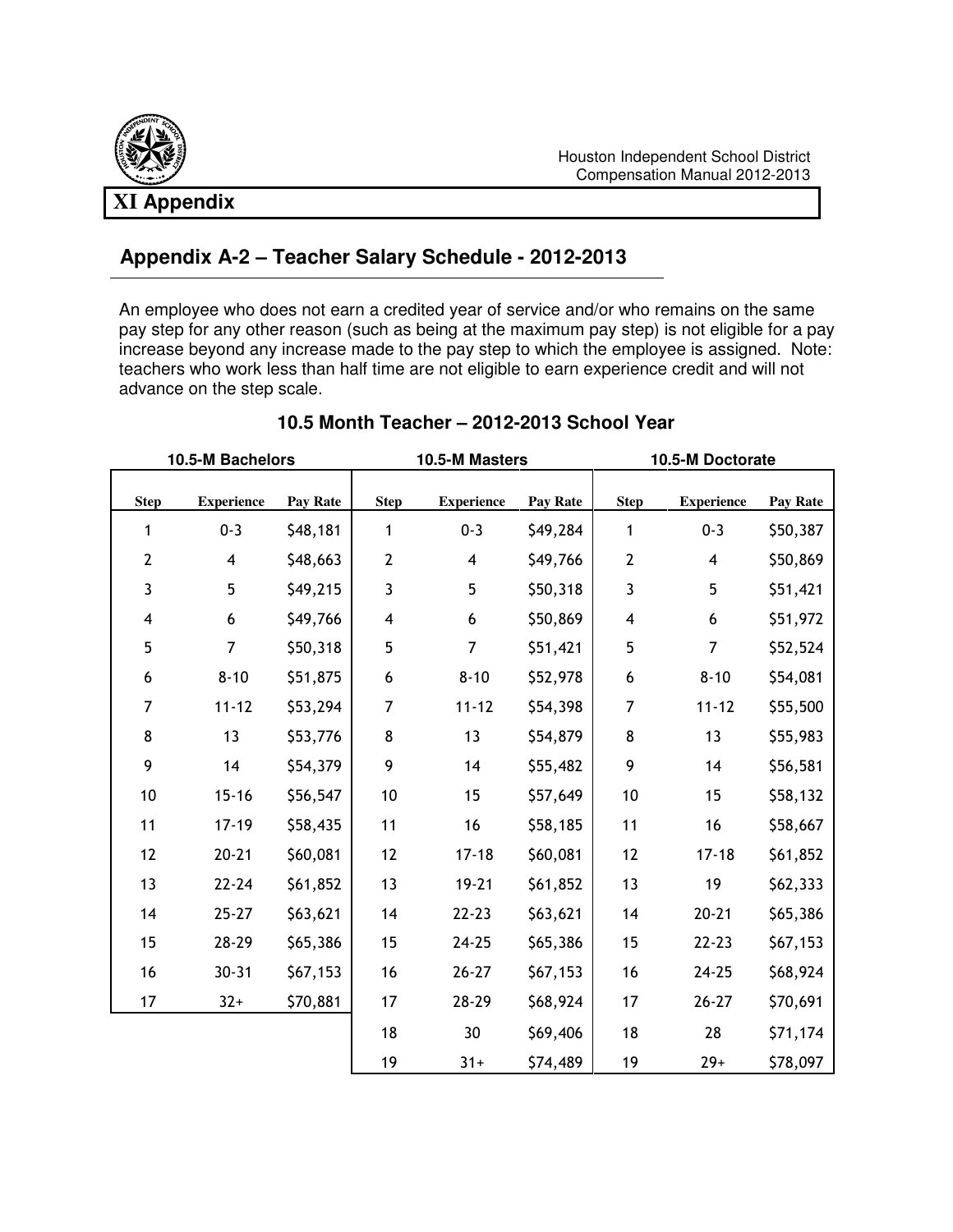# **XI Appendix**

## **Appendix A-3 – Teacher Salary Schedule – 2012-2013**

An employee who does not earn a credited year of service and/or who remains on the same pay step for any other reason (such as being at the maximum pay step) is not eligible for a pay increase beyond any increase made to the pay step to which the employee is assigned. Note: teachers who work less than half time are not eligible to earn experience credit and will not advance on the step scale.

| 11-M Bachelors |                         |          | <b>11-M Masters</b> |                         |          | 11-M Doctorate          |                         |          |
|----------------|-------------------------|----------|---------------------|-------------------------|----------|-------------------------|-------------------------|----------|
| <b>Step</b>    | <b>Experience</b>       | Pay Rate | <b>Step</b>         | <b>Experience</b>       | Pay Rate | <b>Step</b>             | <b>Experience</b>       | Pay Rate |
| 1              | $0 - 3$                 | \$50,476 | 1                   | $0 - 3$                 | \$51,631 | 1                       | $0 - 3$                 | \$52,787 |
| $\mathbf{2}$   | $\overline{\mathbf{4}}$ | \$50,981 | $\mathbf{2}$        | $\overline{\mathbf{4}}$ | \$52,136 | 2                       | $\overline{\mathbf{4}}$ | \$53,292 |
| 3              | 5                       | \$51,558 | 3                   | 5                       | \$52,714 | 3                       | 5                       | \$53,869 |
| 4              | 6                       | \$52,136 | 4                   | 6                       | \$53,292 | $\overline{\mathbf{4}}$ | 6                       | \$54,448 |
| 5              | $\overline{7}$          | \$52,714 | 5                   | $\overline{7}$          | \$53,869 | 5                       | $\overline{7}$          | \$55,025 |
| 6              | $8 - 10$                | \$54,346 | 6                   | $8 - 10$                | \$55,501 | 6                       | $8 - 10$                | \$56,657 |
| 7              | $11 - 12$               | \$55,832 | $\overline{7}$      | $11 - 12$               | \$56,987 | 7                       | $11 - 12$               | \$58,143 |
| 8              | 13                      | \$56,337 | 8                   | 13                      | \$57,492 | 8                       | 13                      | \$58,648 |
| 9              | 14                      | \$56,968 | 9                   | 14                      | \$58,124 | 9                       | 14                      | \$59,275 |
| 10             | $15 - 16$               | \$59,240 | 10                  | 15                      | \$60,395 | 10                      | 15                      | \$60,900 |
| 11             | $17 - 19$               | \$61,217 | 11                  | 16                      | \$60,956 | 11                      | 16                      | \$61,461 |
| 12             | $20 - 21$               | \$62,942 | 12                  | $17 - 18$               | \$62,942 | 12                      | $17 - 18$               | \$64,797 |
| 13             | $22 - 24$               | \$64,797 | 13                  | $19 - 21$               | \$64,797 | 13                      | 19                      | \$65,301 |
| 14             | $25 - 27$               | \$66,651 | 14                  | $22 - 23$               | \$66,651 | 14                      | $20 - 21$               | \$68,499 |
| 15             | 28-29                   | \$68,499 | 15                  | $24 - 25$               | \$68,499 | 15                      | $22 - 23$               | \$70,350 |
| 16             | $30 - 31$               | \$70,350 | 16                  | $26 - 27$               | \$70,350 | 16                      | $24 - 25$               | \$72,207 |
| 17             | $32+$                   | \$74,256 | 17                  | 28-29                   | \$72,207 | 17                      | $26 - 27$               | \$74,058 |
|                |                         |          | 18                  | 30                      | \$72,712 | 18                      | 28                      | \$74,563 |
|                |                         |          | 19                  | $31+$                   | \$78,035 | 19                      | $29+$                   | \$81,816 |

#### **11 Month Teacher – 2012-2013 School Year**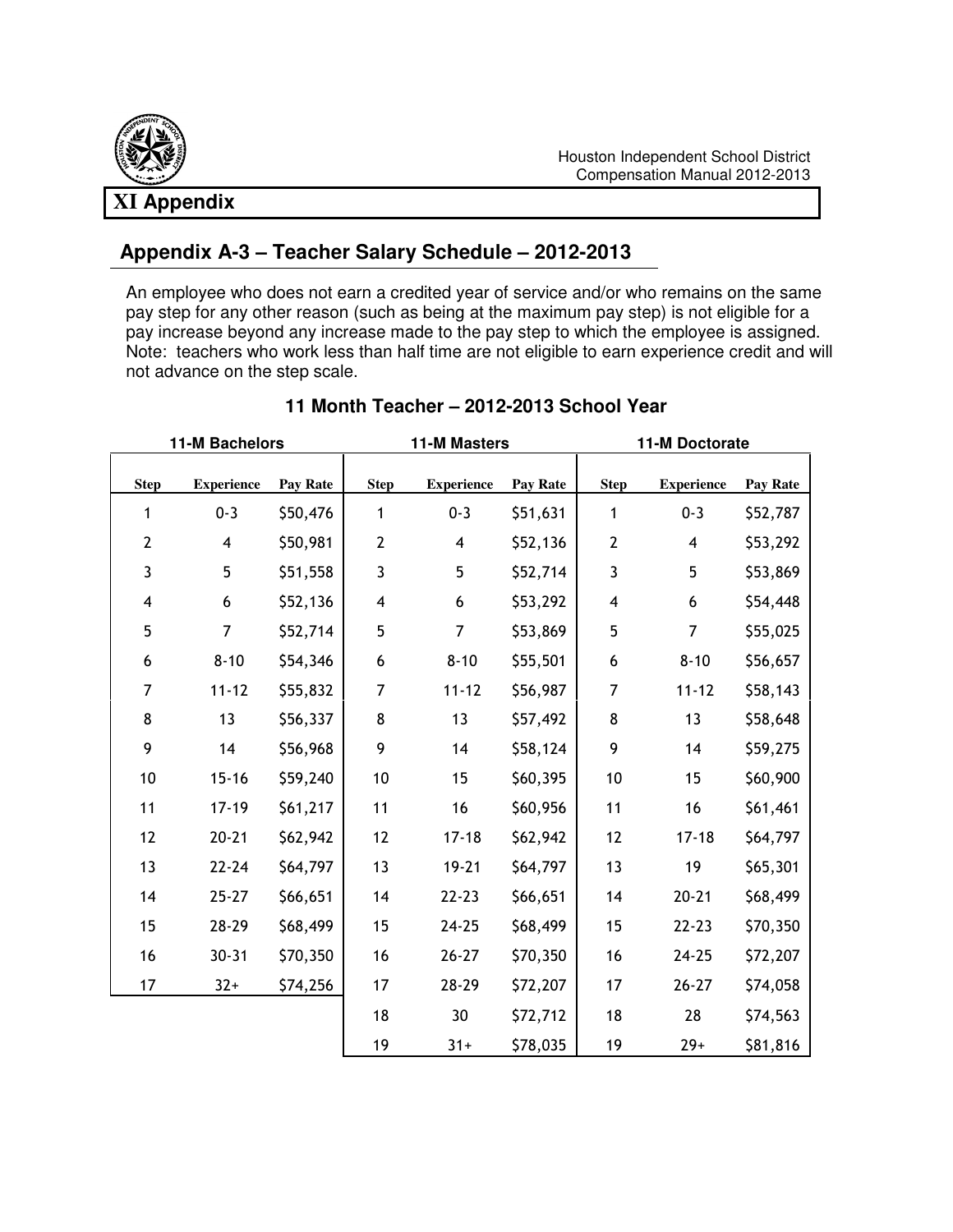# **XI Appendix**

## **Appendix A-4 – Teacher Salary Schedule – 2012-2013**

An employee who does not earn a credited year of service and/or who remains on the same pay step for any other reason (such as being at the maximum pay step) is not eligible for a pay increase beyond any increase made to the pay step to which the employee is assigned. Note: teachers who work less than half time are not eligible to earn experience credit and will not advance on the step scale.

| 11.5-M Bachelors        |                   |                 | 11.5-M Masters          |                         |          | 11.5-M Doctorate        |                         |          |
|-------------------------|-------------------|-----------------|-------------------------|-------------------------|----------|-------------------------|-------------------------|----------|
| <b>Step</b>             | <b>Experience</b> | <b>Pay Rate</b> | <b>Step</b>             | <b>Experience</b>       | Pay Rate | <b>Step</b>             | <b>Experience</b>       | Pay Rate |
| 1                       | $0 - 3$           | \$52,770        | 1                       | $0 - 3$                 | \$53,978 | 1                       | $0 - 3$                 | \$55,186 |
| $\mathbf 2$             | $\overline{4}$    | \$53,298        | $\mathbf{2}$            | $\overline{\mathbf{4}}$ | \$54,506 | $\overline{2}$          | $\overline{\mathbf{4}}$ | \$55,714 |
| 3                       | 5                 | \$53,902        | 3                       | 5                       | \$55,110 | 3                       | 5                       | \$56,318 |
| $\overline{\mathbf{4}}$ | 6                 | \$54,506        | $\overline{\mathbf{4}}$ | 6                       | \$55,714 | $\overline{\mathbf{4}}$ | 6                       | \$56,922 |
| 5                       | $\overline{7}$    | \$55,110        | 5                       | $\overline{7}$          | \$56,318 | 5                       | $\overline{7}$          | \$57,526 |
| $\boldsymbol{6}$        | $8 - 10$          | \$56,815        | 6                       | $8 - 10$                | \$58,024 | $\boldsymbol{6}$        | $8 - 10$                | \$59,231 |
| 7                       | $11 - 12$         | \$58,370        | 7                       | $11 - 12$               | \$59,578 | 7                       | $11 - 12$               | \$60,786 |
| 8                       | 13                | \$58,898        | 8                       | 13                      | \$60,106 | 8                       | 13                      | \$61,314 |
| 9                       | 14                | \$59,558        | 9                       | 14                      | \$60,767 | 9                       | 14                      | \$61,970 |
| 10                      | $15 - 16$         | \$61,932        | 10                      | 15                      | \$63,140 | 10                      | 15                      | \$63,668 |
| 11                      | $17 - 19$         | \$64,000        | 11                      | 16                      | \$63,727 | 11                      | 16                      | \$64,255 |
| 12                      | $20 - 21$         | \$65,803        | 12                      | $17 - 18$               | \$65,803 | 12                      | $17 - 18$               | \$67,742 |
| 13                      | $22 - 24$         | \$67,742        | 13                      | $19 - 21$               | \$67,742 | 13                      | 19                      | \$68,270 |
| 14                      | $25 - 27$         | \$69,681        | 14                      | $22 - 23$               | \$69,681 | 14                      | $20 - 21$               | \$71,613 |
| 15                      | 28-29             | \$71,613        | 15                      | $24 - 25$               | \$71,613 | 15                      | $22 - 23$               | \$73,548 |
| 16                      | $30 - 31$         | \$73,548        | 16                      | $26 - 27$               | \$73,548 | 16                      | $24 - 25$               | \$75,488 |
| 17                      | $32+$             | \$77,631        | 17                      | 28-29                   | \$75,488 | 17                      | $26 - 27$               | \$77,424 |
|                         |                   |                 | 18                      | 30                      | \$76,017 | 18                      | 28                      | \$77,951 |
|                         |                   |                 | 19                      | $31+$                   | \$81,583 | 19                      | $29+$                   | \$85,535 |

#### **11.5 Month Teacher – 2012-2013 School Year**